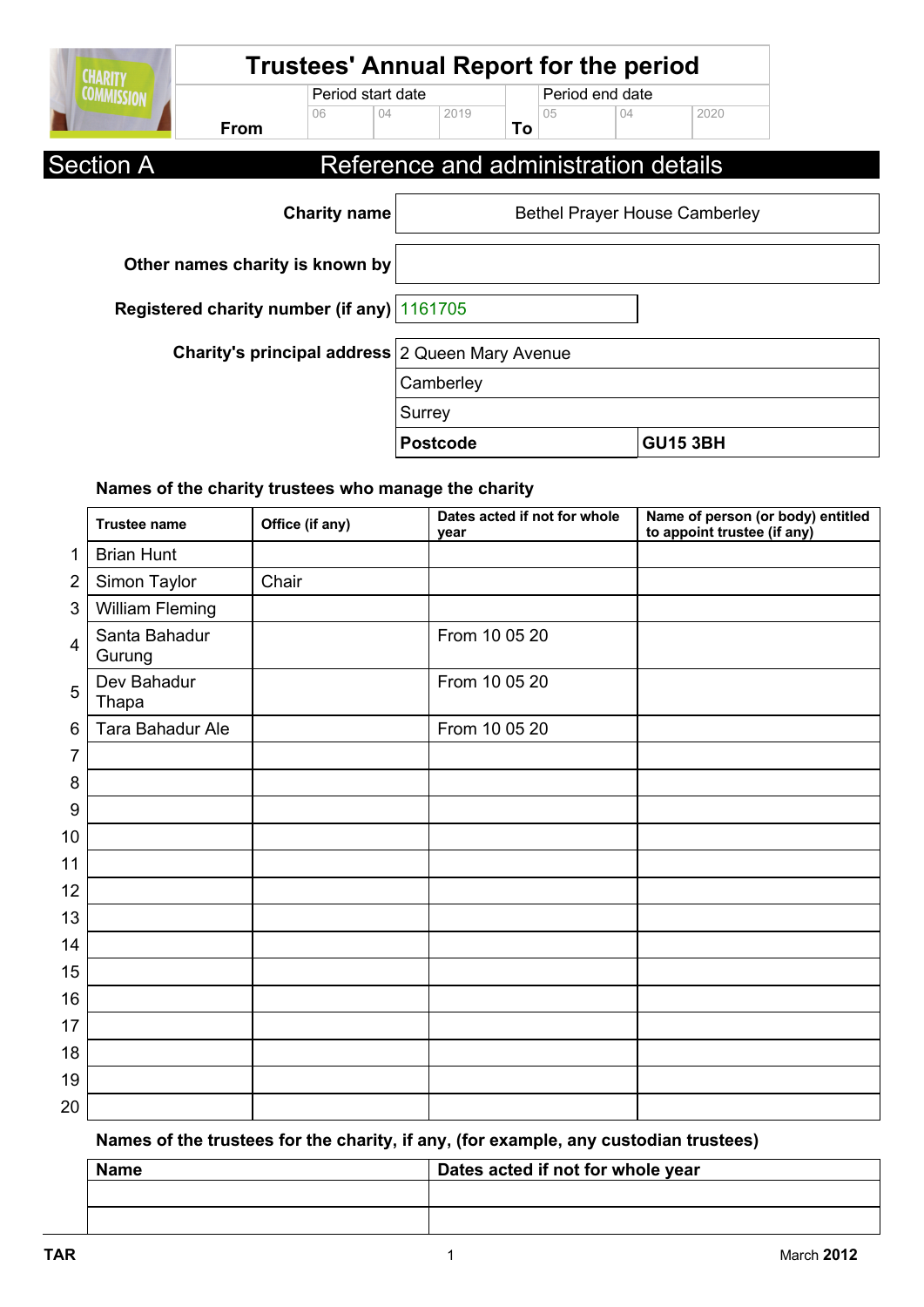#### **Names and addresses of advisers (Optional information)**

| <b>Type of adviser</b> | <b>Name</b> | <b>Address</b>                                                                |  |
|------------------------|-------------|-------------------------------------------------------------------------------|--|
|                        |             |                                                                               |  |
|                        |             |                                                                               |  |
|                        |             |                                                                               |  |
|                        |             |                                                                               |  |
|                        |             | Name of objet executive or names of conject of members (Ontianal information) |  |

**Name of chief executive or names of senior staff members (Optional information)**

## **Section B Structure, governance and management**

#### **Description of the charity's trusts**

| Type of governing document<br>(eg. trust deed, constitution)        | Constitution                                                                                            |
|---------------------------------------------------------------------|---------------------------------------------------------------------------------------------------------|
| How the charity is constituted<br>(eg. trust, association, company) | <b>Charitable Incorporated Organisation</b>                                                             |
| Trustee selection methods<br>(eg. appointed by, elected by)         | Trustees are appointed for fixed terms by the existing trustees in<br>accordance with the constitution. |

#### **Additional governance issues (Optional information)**

| You may choose to include<br>additional information, where<br>relevant, about:                      | Policies:<br>Safeguarding Children & Vulnerable Adults Policy. We have and<br>review such a policy.<br>Major risks are around children's work. All workers are DBS |
|-----------------------------------------------------------------------------------------------------|--------------------------------------------------------------------------------------------------------------------------------------------------------------------|
| policies and procedures<br>adopted for the induction and<br>training of trustees;                   | checked and activities are risk assessed.                                                                                                                          |
| the charity's organisational<br>structure and any wider<br>network with which the charity<br>works; |                                                                                                                                                                    |
| relationship with any related<br>parties;                                                           |                                                                                                                                                                    |
| trustees' consideration of<br>major risks and the system<br>and procedures to manage<br>them.       |                                                                                                                                                                    |

# **Section C Objectives and activities**

**Summary of the objects of the charity set out in its governing document**

The object of the CIO is to advance the Christian faith for the public benefit in accordance with the statement of beliefs and practices in the Schedule attached to the constitution referred to above in Camberley and in such other parts of the United Kingdom or the world as the charity trustees may from time to time think fit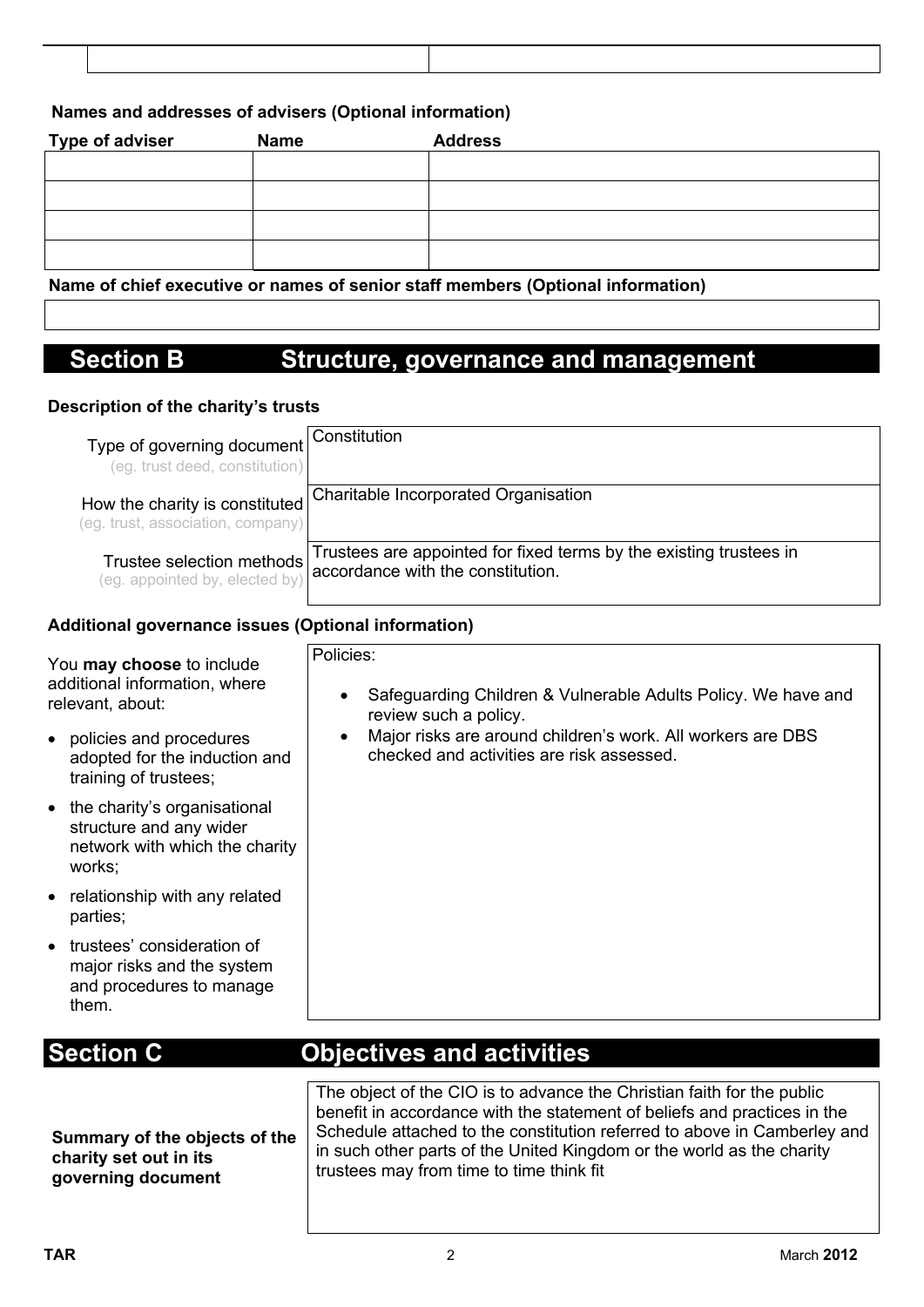|                                                                                                                                                                                                                                                                                                 | Regular and open public meetings for prayer, worship, communion and<br>teaching the Christian faith to both adults and children in accordance with<br>the constitution. Contributing to missionary work abroad and in the UK.<br>Contributing to Camberley Youth For Christ(CYFC) CIO (1076760).<br>Support and gifts to individuals -not church members - who are engaged<br>in full time activities or retired from such activities as are set out in the<br>objects and constitution of the CIO. |
|-------------------------------------------------------------------------------------------------------------------------------------------------------------------------------------------------------------------------------------------------------------------------------------------------|-----------------------------------------------------------------------------------------------------------------------------------------------------------------------------------------------------------------------------------------------------------------------------------------------------------------------------------------------------------------------------------------------------------------------------------------------------------------------------------------------------|
| <b>Summary of the main</b><br>activities undertaken for the<br>public benefit in relation to<br>these objects (include within<br>this section the statutory<br>declaration that trustees have<br>had regard to the guidance<br>issued by the Charity<br><b>Commission on public</b><br>benefit) |                                                                                                                                                                                                                                                                                                                                                                                                                                                                                                     |

### **Additional details of objectives and activities (Optional information)**

|                                                                            | All those who served in our activities were volunteers. We had no paid<br>employees. |
|----------------------------------------------------------------------------|--------------------------------------------------------------------------------------|
|                                                                            |                                                                                      |
| You may choose to include<br>further statements, where<br>relevant, about: |                                                                                      |
| • policy on grantmaking;                                                   |                                                                                      |
| policy programme related<br>$\bullet$<br>investment;                       |                                                                                      |
| contribution made by<br>$\bullet$<br>volunteers.                           |                                                                                      |
|                                                                            |                                                                                      |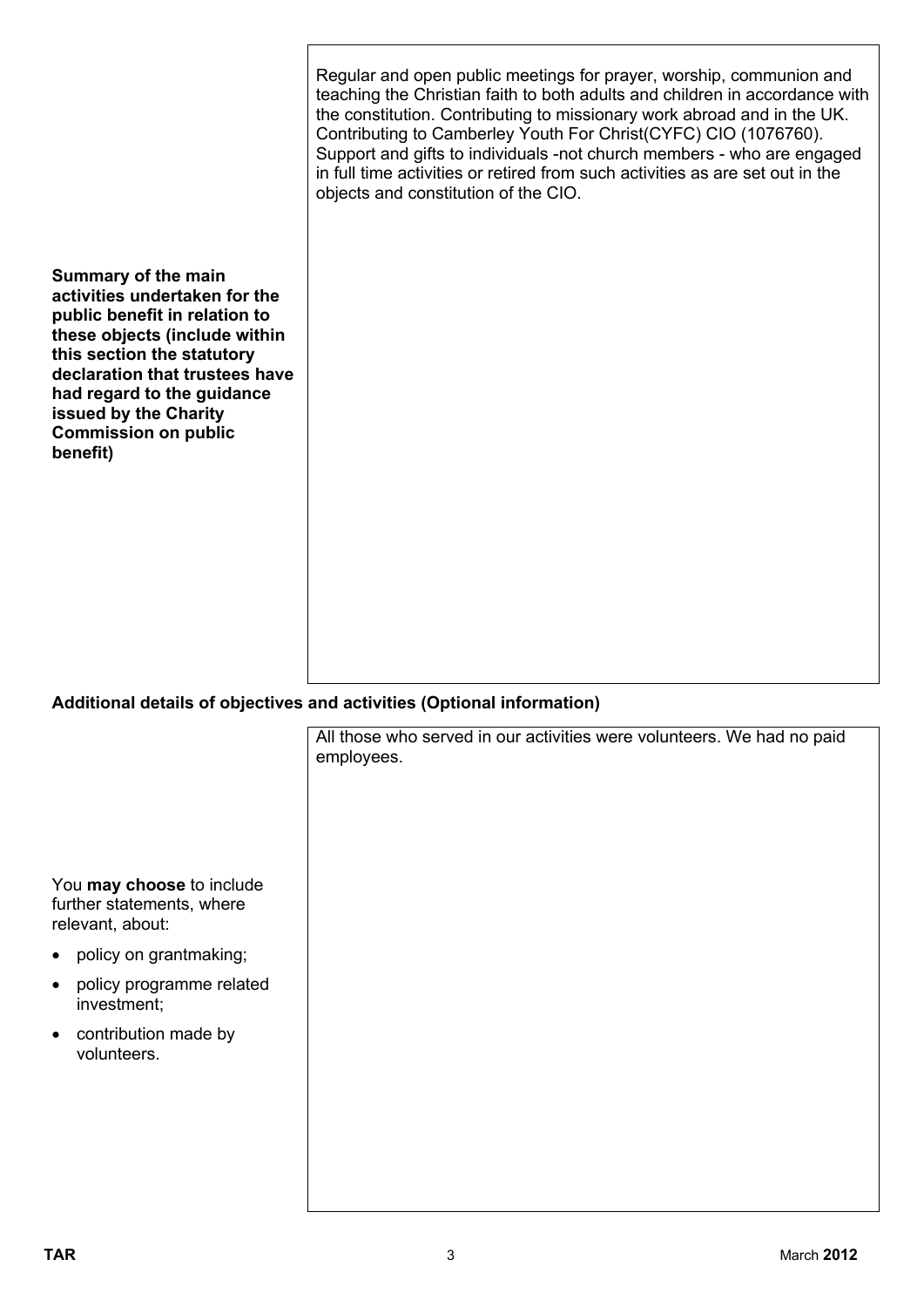**Summary of the main achievements of the charity during the year**

## Section D **Achievements and performance**

The Charity has merged with another body of Christians who used to share the building in which we meet. However for much of the year the building was out of use because of major structural storm damage. This curtailed activities. Nevertheless regular meetings were held elsewhere for Communion and worship. Sunday School and Bible classes were held as appropriate.

We had held back significant funds because of the uncertainties around the insurance position. The doubts have been resolved in our favour and we have now made major contributions to individuals and organisations in accordance with our constitution and objects.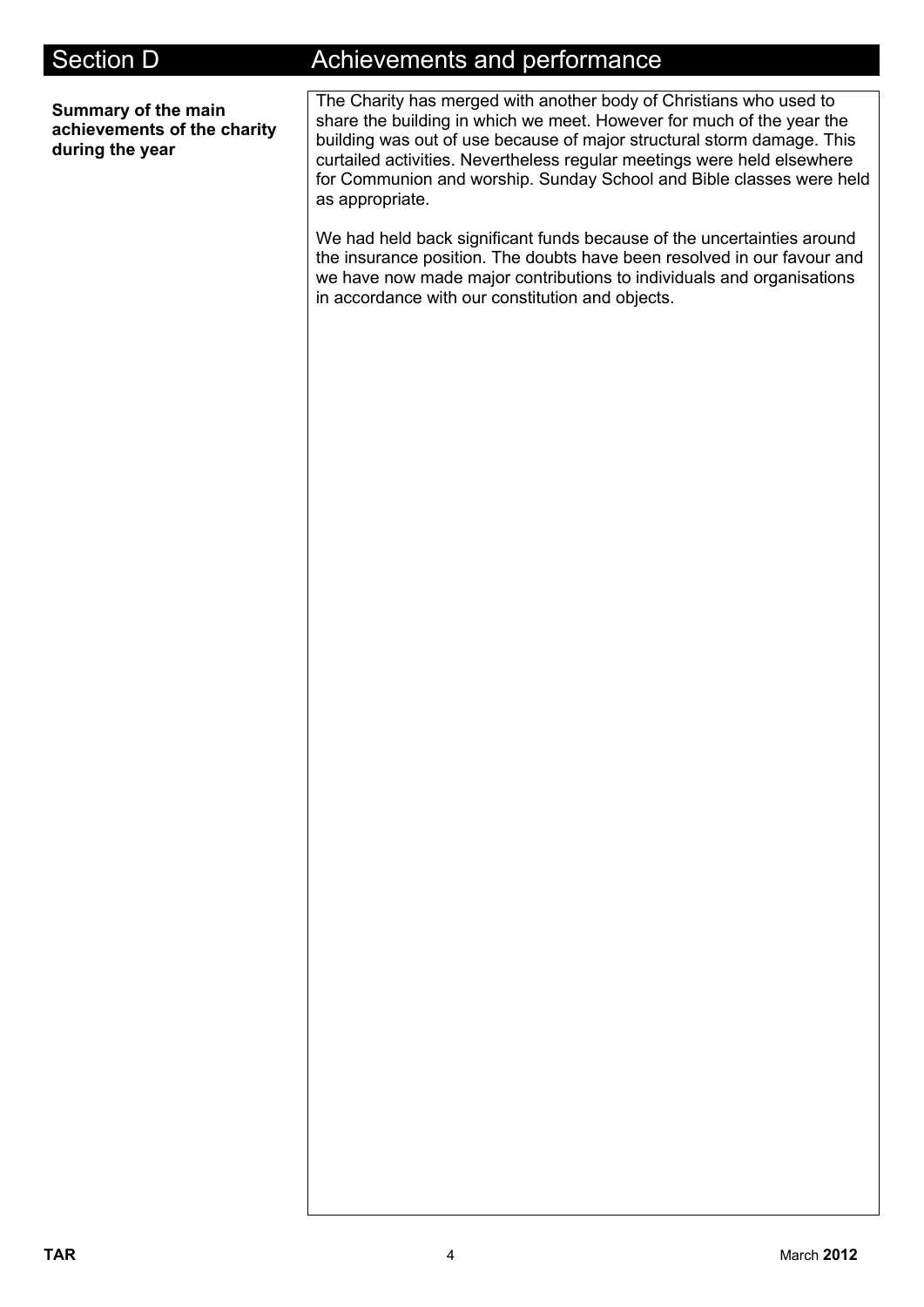| <b>Section E</b>                                                                                                                                             | <b>Financial review</b>                                                                                                                                                                                                                                                                                                                                                                                                                                                                               |
|--------------------------------------------------------------------------------------------------------------------------------------------------------------|-------------------------------------------------------------------------------------------------------------------------------------------------------------------------------------------------------------------------------------------------------------------------------------------------------------------------------------------------------------------------------------------------------------------------------------------------------------------------------------------------------|
| <b>Brief statement of the</b><br>charity's policy on reserves                                                                                                | The trustees aimed to keep a reasonable working reserve. The terms of<br>our lease agreement for the aging building we occupy required us to<br>maintain it and meet the running costs. We had held back significant<br>funds because of the uncertainties around the insurance position<br>following structural damage. The doubts have been resolved in our<br>favour and we have now made major contributions to individuals and<br>organisations in accordance with our constitution and objects. |
| Details of any funds materially<br>in deficit                                                                                                                | Not applicable                                                                                                                                                                                                                                                                                                                                                                                                                                                                                        |
| <b>Further financial review details (Optional information)</b>                                                                                               |                                                                                                                                                                                                                                                                                                                                                                                                                                                                                                       |
| You may choose to include<br>additional information, where<br>relevant about:<br>the charity's principal<br>sources of funds (including<br>any fundraising); |                                                                                                                                                                                                                                                                                                                                                                                                                                                                                                       |
| how expenditure has<br>supported the key objectives<br>of the charity;                                                                                       |                                                                                                                                                                                                                                                                                                                                                                                                                                                                                                       |
| investment policy and<br>objectives including any<br>ethical investment policy<br>adopted.                                                                   |                                                                                                                                                                                                                                                                                                                                                                                                                                                                                                       |

# **Section F Other optional information**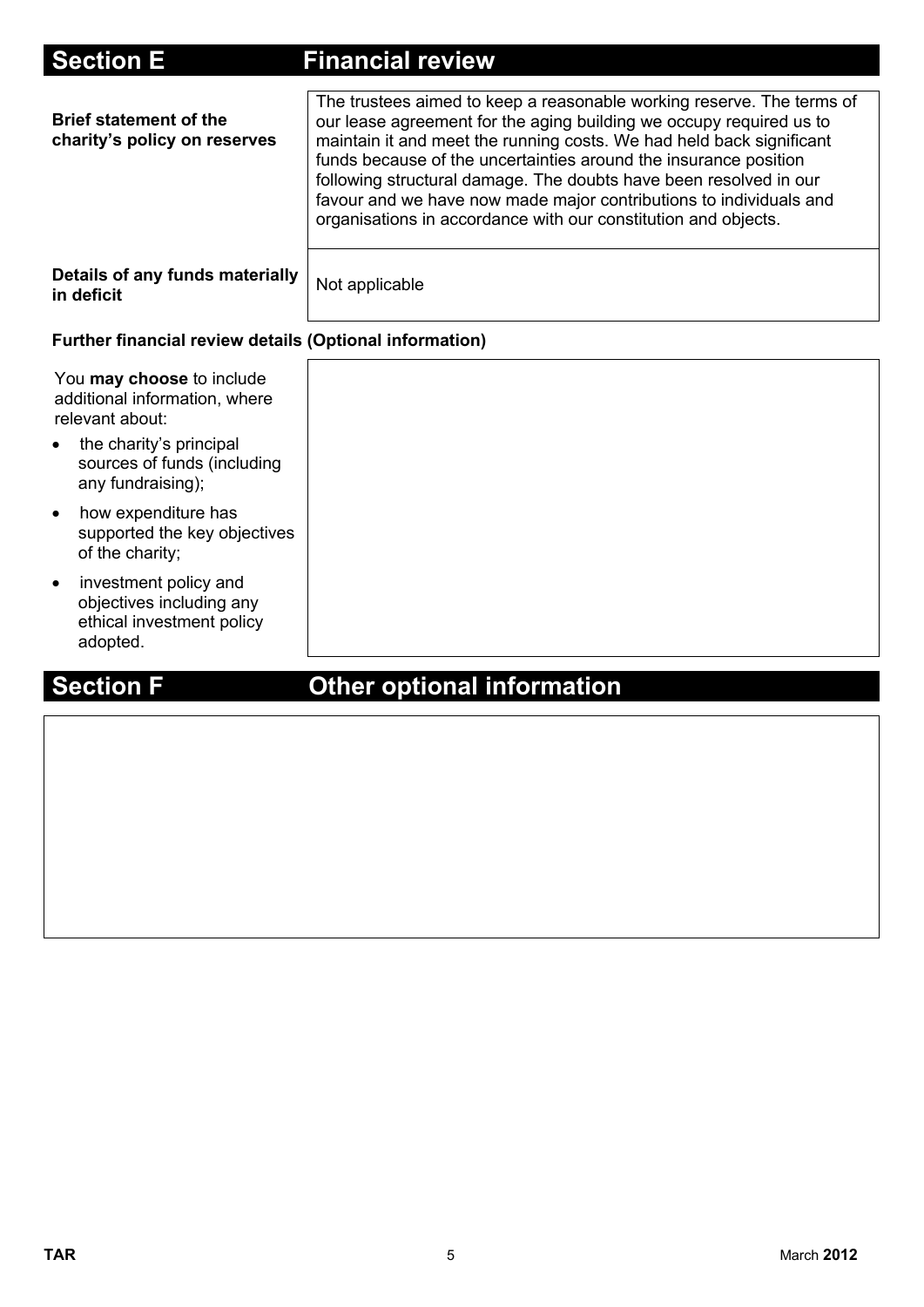

# **Receipts and payments accounts**

**To For the period from**

06/04/2018 **To** 

|                                                                              | <b>Unrestricted</b><br>funds | <b>Restricted funds</b> | <b>Endowment</b><br>funds |
|------------------------------------------------------------------------------|------------------------------|-------------------------|---------------------------|
|                                                                              | to the nearest<br>£          | to the nearest £        | to the nearest £          |
| <b>A1 Receipts</b>                                                           |                              |                         |                           |
| <b>General Collection</b>                                                    |                              | ۰                       |                           |
| <b>Little Fishes Donations</b>                                               |                              | ۰                       | ٠                         |
| Other                                                                        | 242                          | ٠                       |                           |
| Surrey Heath Borough Council                                                 | 1,050                        |                         |                           |
| Contribution to repairs, maintenance and<br>utilities from Bethel Fellowship | 9,140                        |                         |                           |
| Gift Aid                                                                     |                              | ٠                       |                           |
| <b>Insurance Settlement</b>                                                  |                              | ۰                       | ۰                         |
|                                                                              |                              | ۰                       |                           |
| <b>Sub total (Gross income for AR)</b>                                       | 10,432                       |                         |                           |
| A2 Asset and investment sales,<br>(see table).                               |                              |                         |                           |
| Asset transfer from church before                                            |                              |                         |                           |
| incorporation                                                                |                              |                         |                           |
|                                                                              |                              |                         |                           |
| Sub total                                                                    |                              |                         |                           |
| <b>Total receipts</b>                                                        | 10,432                       |                         |                           |
| <b>A3 Payments</b>                                                           |                              |                         |                           |
| Expenses running activities of the church                                    |                              |                         |                           |
| Repairs and Maintenance                                                      | 1,600                        | ۰                       |                           |
| Insurance                                                                    | 2,371                        | ۰                       |                           |
| <b>Utilities</b>                                                             | 1,701                        |                         |                           |
| Gift to other people and organisations in                                    |                              |                         |                           |
| accordance with our constitution                                             | 25,000                       |                         |                           |
| <b>Bank Charges</b>                                                          | 62                           | ٠                       |                           |
| Others                                                                       | 291                          | ۰                       | ٠                         |
|                                                                              |                              | ۰                       |                           |
| Sub total                                                                    |                              |                         | ۰                         |
|                                                                              | 31,025                       | ۰                       | ۰                         |

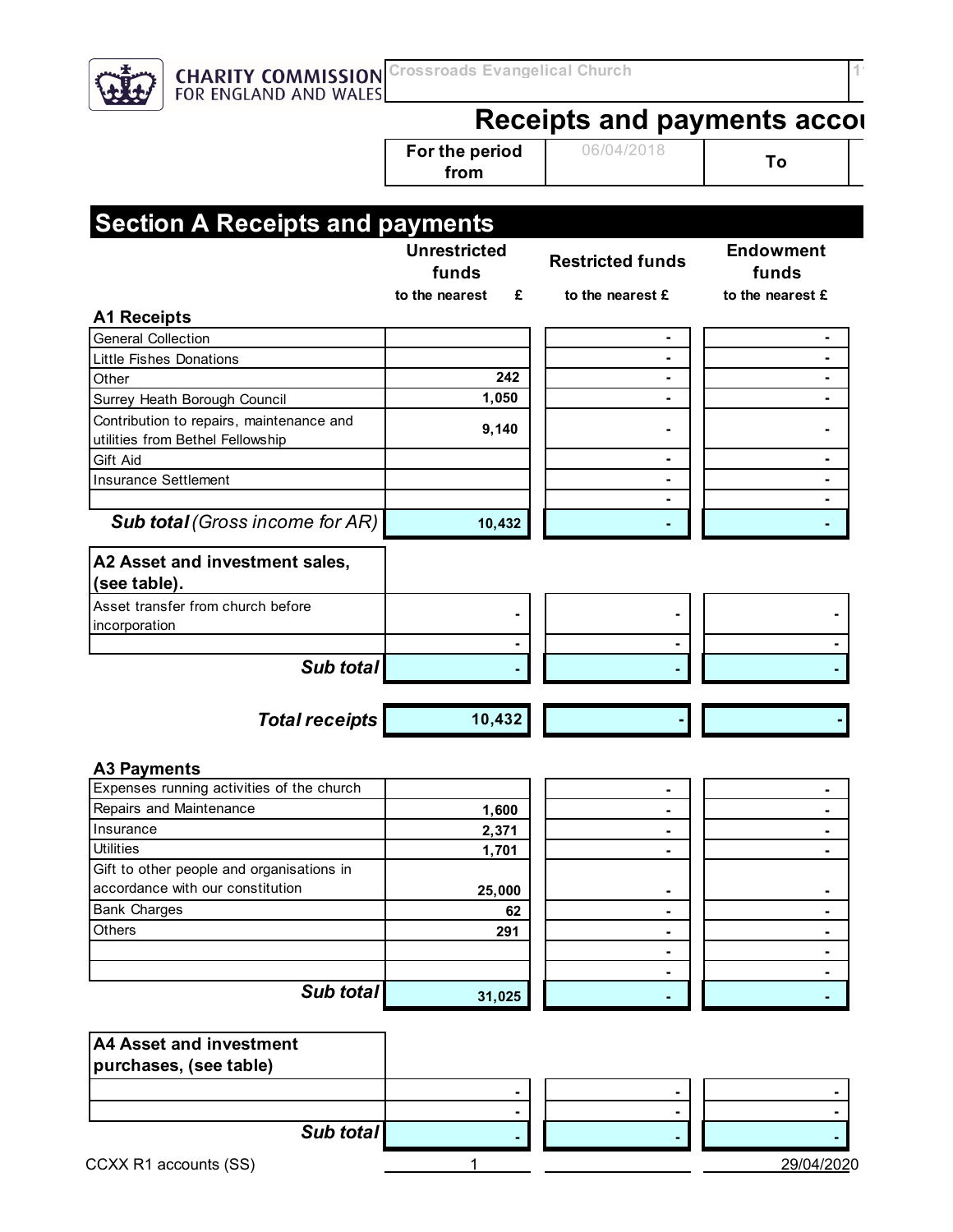| <b>Total payments</b>          | 31,025 |  |
|--------------------------------|--------|--|
| Net of receipts/(payments)   . | 20,593 |  |
| A5 Transfers between funds     |        |  |
| A6 Cash funds last year end    | 23,404 |  |
| Cash funds this year end       | 2,811  |  |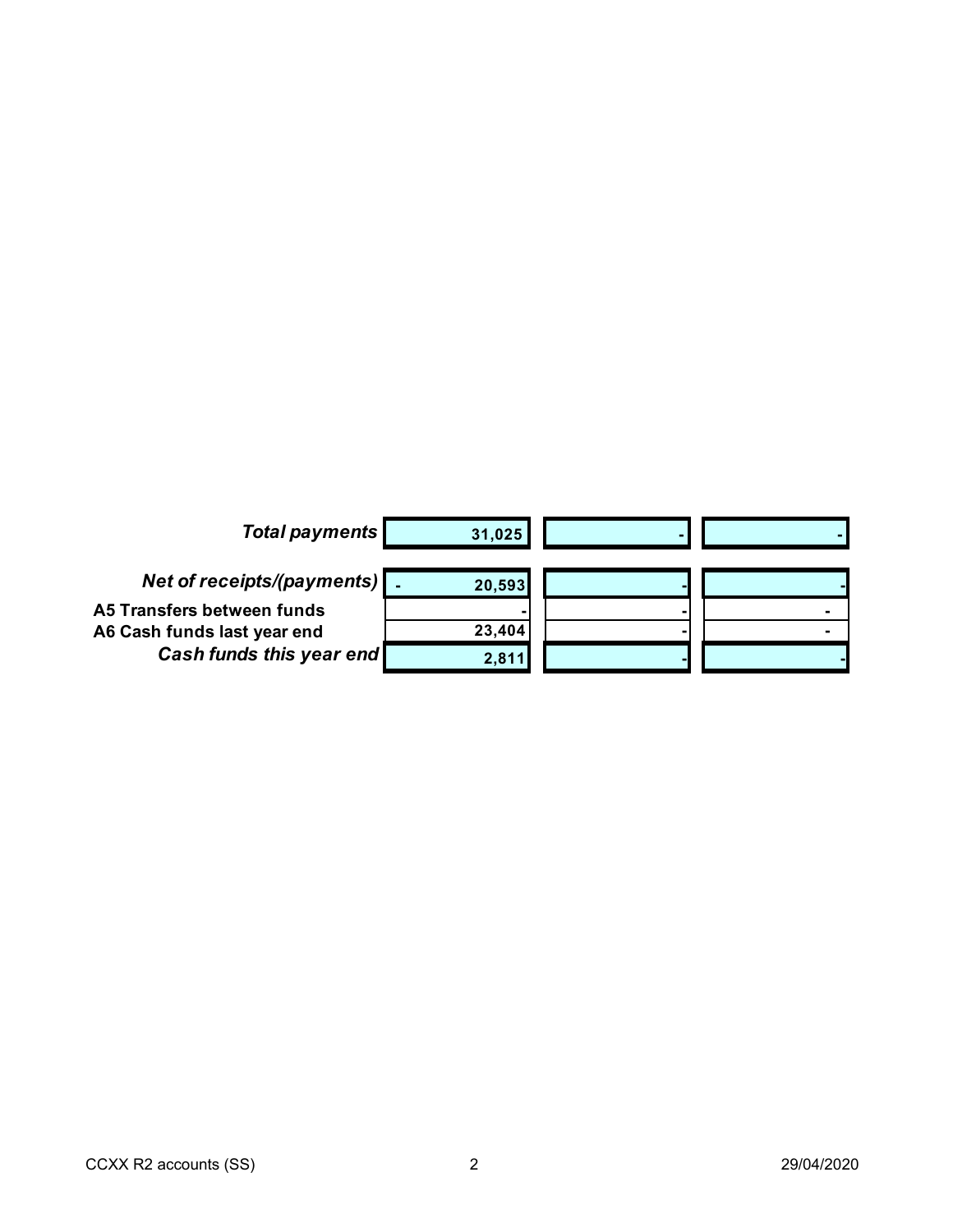# **Section B Statement of assets and liabilities at the end of the perident Categories Unrestricted funds to nearest £ 2,811 - - 2,811**  OK **Unrestricted funds to nearest £ - - - - - - Fund to which asset belongs Fund to which asset Details belongs B1 Cash funds** Current Account **Details B2 Other monetary assets Details**   *Total cash funds*  (agree balances with receipts and payments account(s)) **B4 Assets retained for the charity's own use B3 Investment assets Details**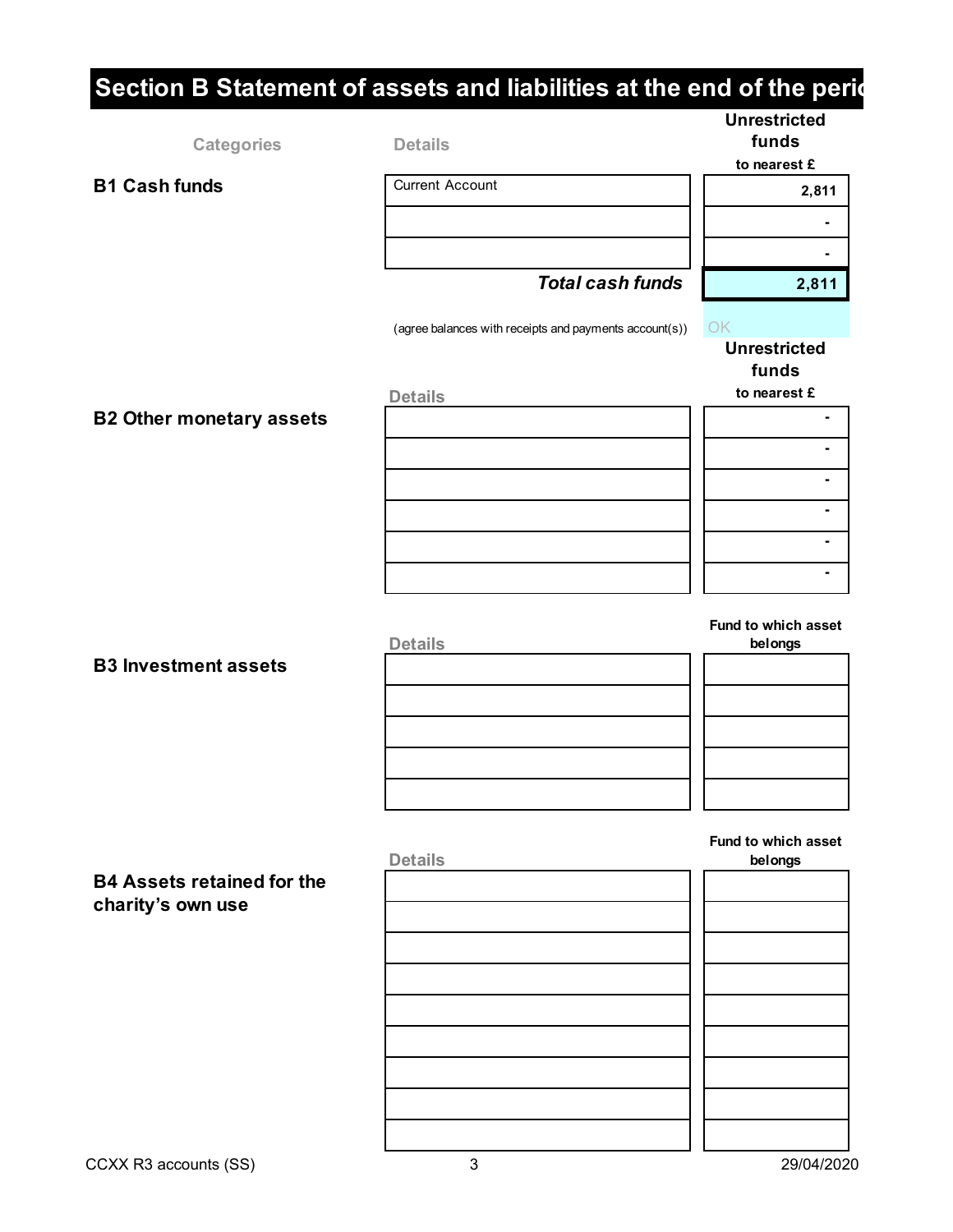| liability relates |
|-------------------|
|                   |
|                   |
|                   |
|                   |
|                   |
|                   |

#### **B5 Liabilities**

**Fund to which**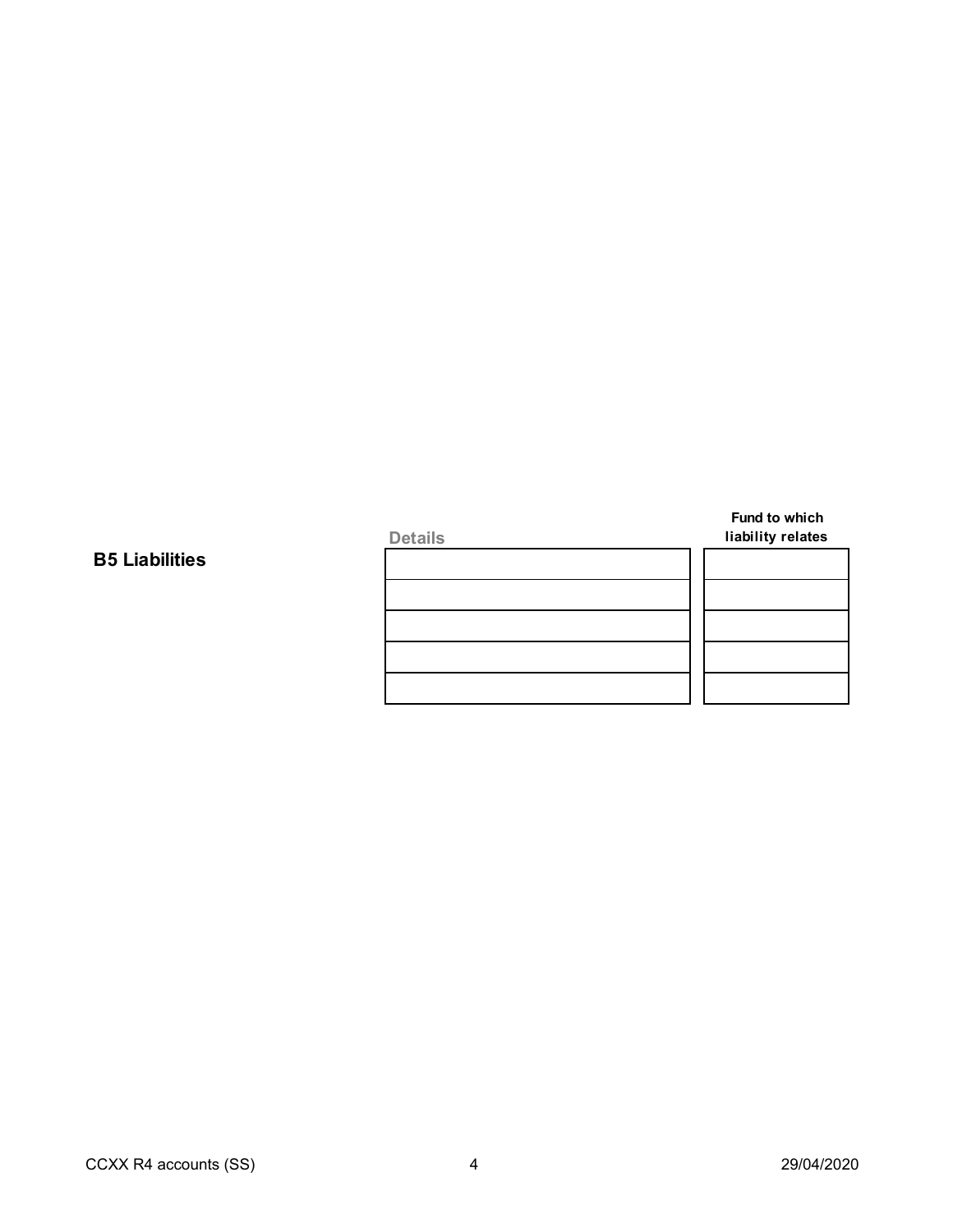| 161705             |                  |
|--------------------|------------------|
| unts               | CC16a            |
| 05/04/2019         |                  |
|                    |                  |
|                    |                  |
| <b>Total funds</b> | Last year        |
| to the nearest £   | to the nearest £ |
| ٠                  | 5,179            |
| ۰                  | 393              |
| 242                |                  |
| 1,050              |                  |
| 9,140              |                  |
|                    |                  |
| ۰                  | 5,185            |
| ٠                  |                  |
| 10,432             | 10,757           |

|--|

 **- 2,228 1,600 7,160 2,371 1,402 1,918** 

**2,315 62 108** 

 **31,025 15,131** 

|        | 2,228  |
|--------|--------|
| 1,600  | 7,160  |
| 2,371  | 1,402  |
| 1,701  | 1,918  |
|        |        |
| 25,000 | 2,315  |
| 62     | 108    |
| 291    |        |
|        |        |
|        |        |
| 31,025 | 15,131 |
|        |        |

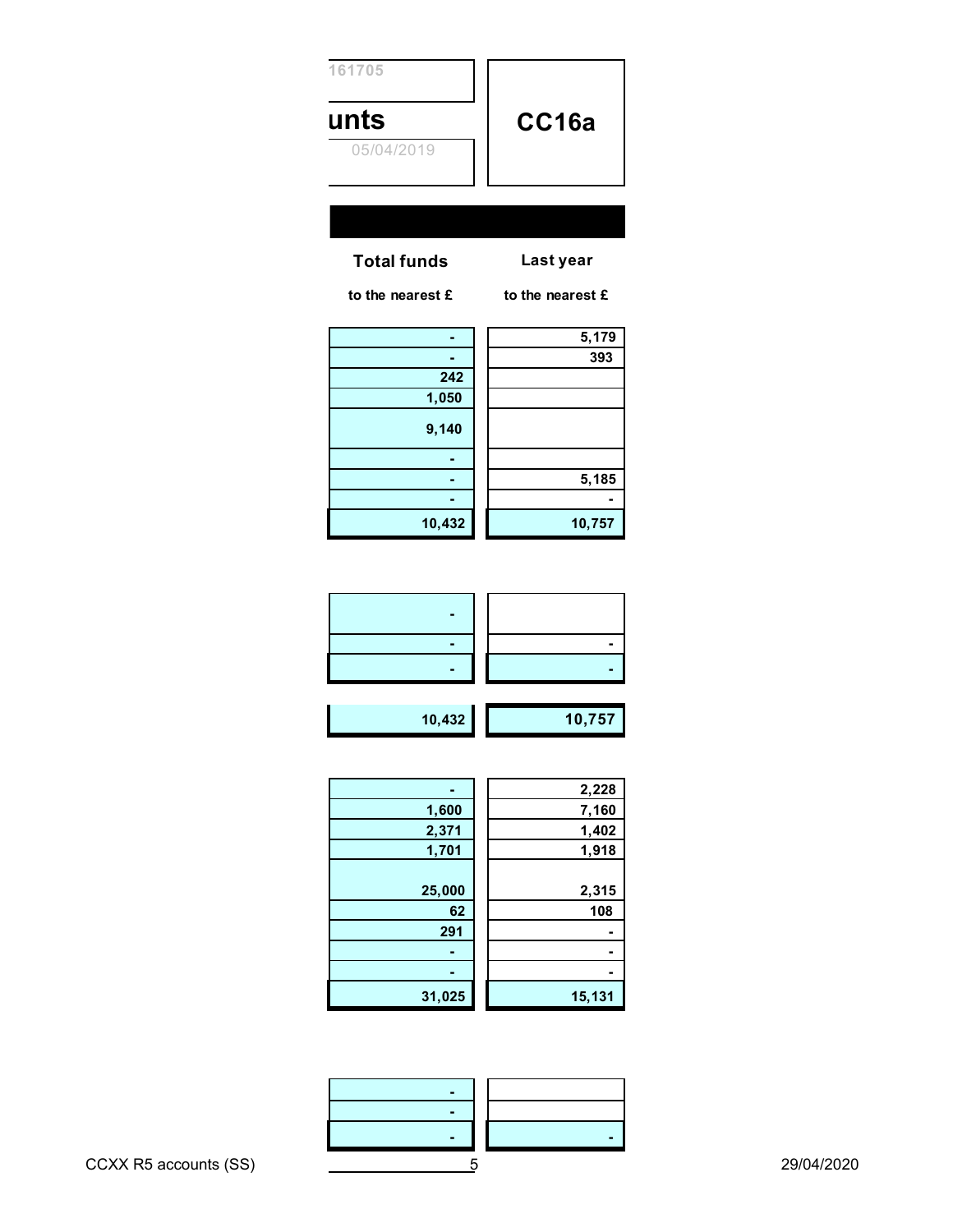| 31,025 | 15,131 |
|--------|--------|
| 20,593 | 4,374  |
|        |        |
| 23,404 | 27,778 |
| 2,811  | 23,404 |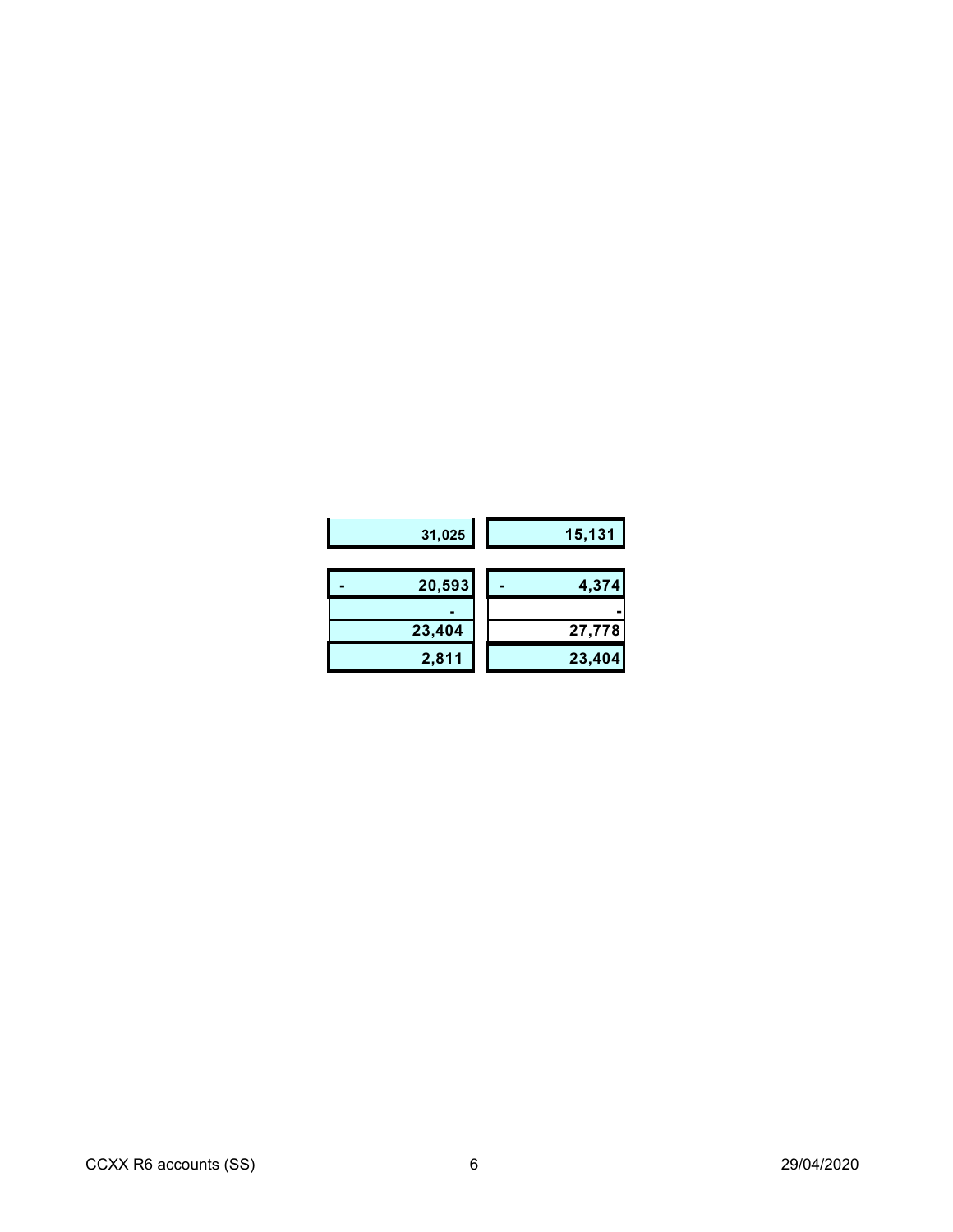|                                      | $\mathsf{bd}$                                 |
|--------------------------------------|-----------------------------------------------|
| <b>Endowment</b><br>funds            | <b>Restricted funds</b>                       |
| to nearest $\boldsymbol{\mathsf{E}}$ | to nearest $\boldsymbol{\mathsf{E}}$          |
| $\sim$                               | $\blacksquare$                                |
|                                      |                                               |
| ۰                                    | $\blacksquare$                                |
|                                      | $\blacksquare$                                |
| ٠                                    | $\blacksquare$                                |
| OK                                   | OK                                            |
| <b>Endowment</b>                     | <b>Restricted funds</b>                       |
| funds                                |                                               |
| to nearest £                         | to nearest $\boldsymbol{\mathop{\mathsf{E}}}$ |
| $\blacksquare$                       | $\blacksquare$                                |
| $\blacksquare$                       | $\blacksquare$                                |
|                                      | $\blacksquare$                                |
| $\blacksquare$                       | $\blacksquare$                                |
|                                      | $\blacksquare$                                |
|                                      | $\blacksquare$                                |
| <b>Current value</b><br>(optional)   | Cost (optional)                               |
| $\blacksquare$                       | $\blacksquare$                                |
| $\blacksquare$                       | $\blacksquare$                                |
| $\blacksquare$                       | $\blacksquare$                                |
| $\blacksquare$                       | $\blacksquare$                                |
| $\blacksquare$                       | $\blacksquare$                                |
|                                      |                                               |
| <b>Current value</b><br>(optional)   | Cost (optional)                               |
| ۰                                    | ۰                                             |
| $\blacksquare$                       | $\blacksquare$                                |
| $\blacksquare$                       | $\blacksquare$                                |
| $\blacksquare$                       | $\blacksquare$                                |
| $\blacksquare$                       | $\blacksquare$                                |
|                                      |                                               |
| $\blacksquare$                       | $\blacksquare$                                |

| Cost (optional) | <b>Current value</b><br>(optional) |
|-----------------|------------------------------------|
|                 |                                    |
|                 |                                    |
|                 |                                    |
|                 |                                    |
|                 |                                    |
|                 |                                    |
|                 |                                    |

 **- -** 

 **- -**